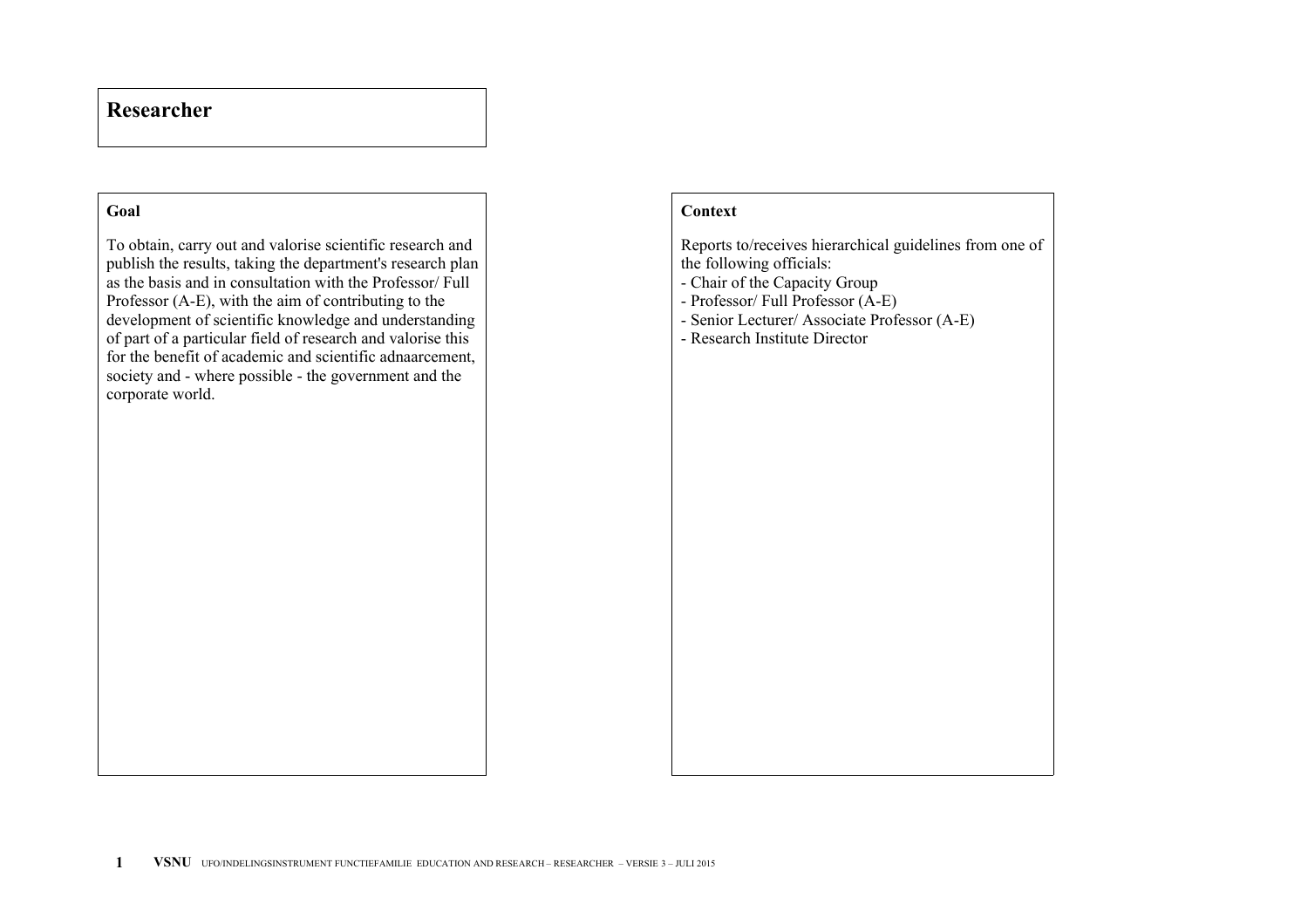| <b>RESULTAREAS</b>                                                                     |                                                                                                                         |                                                                                                                                                                                                                                                                                                                                                                                                                                                                                                                                                                                                       |  |  |  |  |  |
|----------------------------------------------------------------------------------------|-------------------------------------------------------------------------------------------------------------------------|-------------------------------------------------------------------------------------------------------------------------------------------------------------------------------------------------------------------------------------------------------------------------------------------------------------------------------------------------------------------------------------------------------------------------------------------------------------------------------------------------------------------------------------------------------------------------------------------------------|--|--|--|--|--|
| Frame                                                                                  | <b>Result</b>                                                                                                           | <b>Activity</b>                                                                                                                                                                                                                                                                                                                                                                                                                                                                                                                                                                                       |  |  |  |  |  |
| 1. Acquisition of Contract Research (variant)                                          |                                                                                                                         |                                                                                                                                                                                                                                                                                                                                                                                                                                                                                                                                                                                                       |  |  |  |  |  |
| Department plan<br>Commissioning bodies'<br>quality requirements                       | Contribution towards 2nd<br>(indirect) flow of funds and<br>3rd (contract research) flow of<br>funds for the department | - Develop and maintain contact with national and international colleagues<br>- Explore and assess societal demand in terms of research and the possibility of its<br>valorisation<br>- Draw attention to relenaart international developments in the field of research<br>- Draw attention to potential opportunities in the field of research<br>- Write a draft research proposal in consultation with fellow authors, based on relenaart<br>developments (in terms of academic content, societal demand, the possibility of<br>valorisation) and apply for external funding<br>- Acquire subsidies |  |  |  |  |  |
|                                                                                        |                                                                                                                         |                                                                                                                                                                                                                                                                                                                                                                                                                                                                                                                                                                                                       |  |  |  |  |  |
| Research proposal<br>After consultation with the<br>Professor/Full Professor (A-<br>E) | Individual research plan for a<br>fixed period                                                                          | - Become familiar with established methodologies and literature<br>- Define the subject and theoretical scope<br>- Select research method(s) and target groups<br>- Exchange knowledge with national and international colleague Researchers and experts<br>in the subject matter<br>- Come to agreements with target groups and those involved                                                                                                                                                                                                                                                       |  |  |  |  |  |
|                                                                                        |                                                                                                                         |                                                                                                                                                                                                                                                                                                                                                                                                                                                                                                                                                                                                       |  |  |  |  |  |
| Research plan<br>According to scientific<br>criteria                                   | Solving the research problem<br>as it is defined                                                                        | - Contribute to the research being done by others in the department<br>- Test the quality of the research data collected<br>- Record data in research journal<br>- Maintain and adjust research methods and research instruments<br>- Periodically discuss research results with fellow Researchers and Professor/Full<br>Professor (A-E)<br>- Monitor the academic integrity of the research vis-à-vis the external stakeholders                                                                                                                                                                     |  |  |  |  |  |
| 4. Co-ordination of Research (variant)                                                 |                                                                                                                         |                                                                                                                                                                                                                                                                                                                                                                                                                                                                                                                                                                                                       |  |  |  |  |  |
| Department plan<br>Individual research plan                                            | Achievement of objectives of<br>research plan                                                                           | - Structure research into research components<br>- Encourage consultation between research components<br>- Promote cohesion, both methodologically and as regards content, between research<br>components                                                                                                                                                                                                                                                                                                                                                                                             |  |  |  |  |  |
|                                                                                        |                                                                                                                         |                                                                                                                                                                                                                                                                                                                                                                                                                                                                                                                                                                                                       |  |  |  |  |  |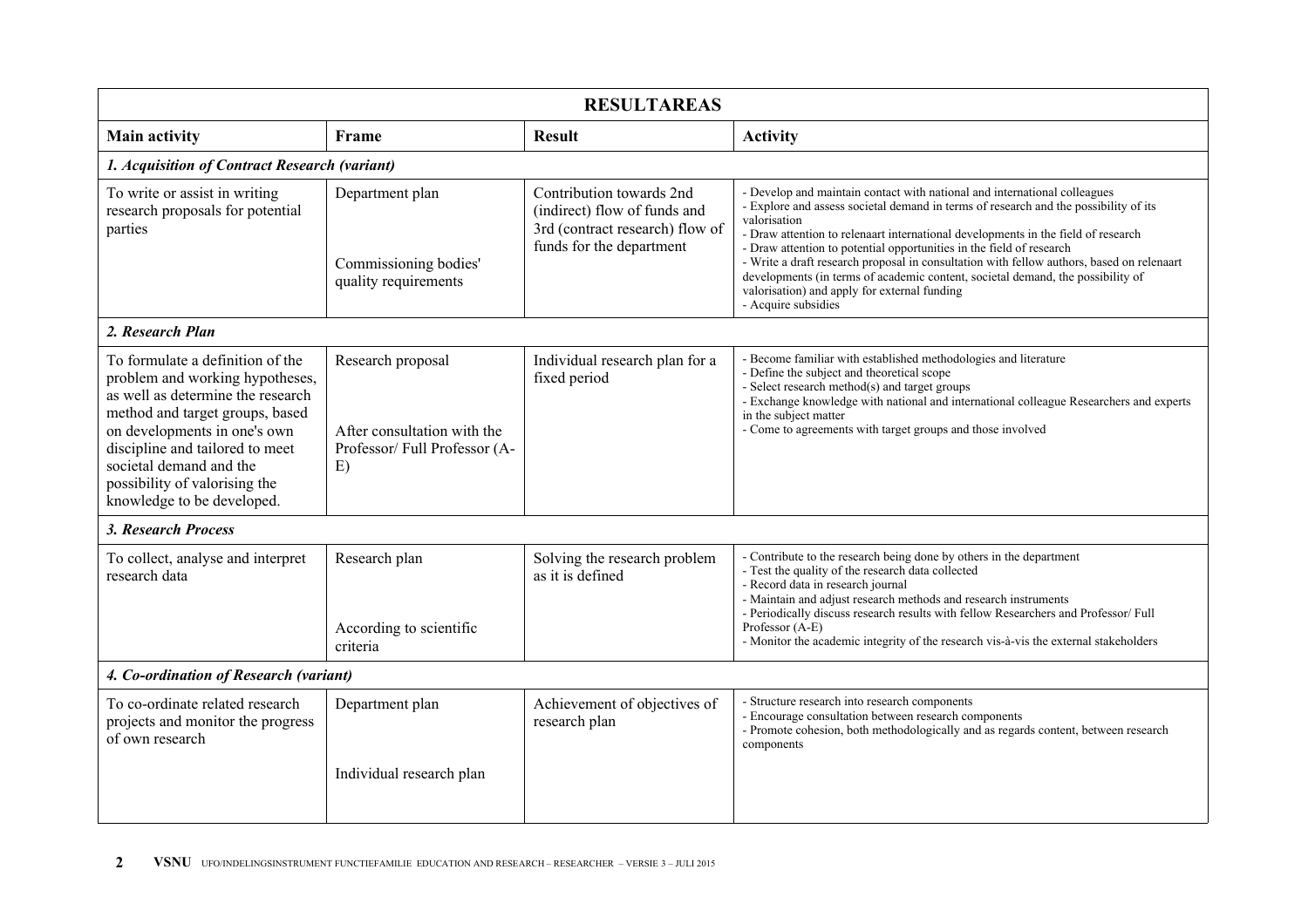| <b>RESULTAREAS</b>                                                                                 |                                                                                                                                                                   |                                                                         |                                                                                                                                                                                                                                                                    |  |  |  |  |
|----------------------------------------------------------------------------------------------------|-------------------------------------------------------------------------------------------------------------------------------------------------------------------|-------------------------------------------------------------------------|--------------------------------------------------------------------------------------------------------------------------------------------------------------------------------------------------------------------------------------------------------------------|--|--|--|--|
| <b>Main activity</b>                                                                               | Frame                                                                                                                                                             | <b>Result</b>                                                           | <b>Activity</b>                                                                                                                                                                                                                                                    |  |  |  |  |
| 5. Supervising Staff                                                                               |                                                                                                                                                                   |                                                                         |                                                                                                                                                                                                                                                                    |  |  |  |  |
| To give assignments and<br>instruction to academic and<br>research support staff                   | Individual research plan                                                                                                                                          | Achievement of objectives of<br>research plan                           | - Explain the context of the assignments and instructions<br>- Provide substantive support in carrying out assignments<br>- Test the quality of the work on assignments<br>- Discuss progress of research with research support staff                              |  |  |  |  |
| 6. Supervising Promovendi (variant)                                                                |                                                                                                                                                                   |                                                                         |                                                                                                                                                                                                                                                                    |  |  |  |  |
| To supervise Promovendi in the<br>content of their work in their<br>doctoral research              | The doctoral Promovendi's<br>research plan                                                                                                                        | Contribution to doctoral<br>research and its completion in<br>good time | - Advise on conduct of research<br>- Discuss progress of the research or research components with Promovendi<br>- Correct draft articles                                                                                                                           |  |  |  |  |
|                                                                                                    | Following consultation with<br>the doctoral thesis<br>supervisor                                                                                                  |                                                                         |                                                                                                                                                                                                                                                                    |  |  |  |  |
| <b>7. Supervising Students</b>                                                                     |                                                                                                                                                                   |                                                                         |                                                                                                                                                                                                                                                                    |  |  |  |  |
| To supervise students when they<br>conduct research within the scope<br>of obtaining their degrees | Following consultation with<br>the Professor/Full Professor<br>(A-E), Senior Lecturer/<br>Associate Professor (A-E) or<br>Lecturer/Assistant Professor<br>$(A-E)$ | Students are able to complete<br>their theses                           | - Provide students with information about possible subjects for their final projects<br>- Provide input for the assessment of final projects<br>- Discuss the progress of the research with students<br>- Correct theses, final project reports and draft articles |  |  |  |  |
| 8. Publication of Research                                                                         |                                                                                                                                                                   |                                                                         |                                                                                                                                                                                                                                                                    |  |  |  |  |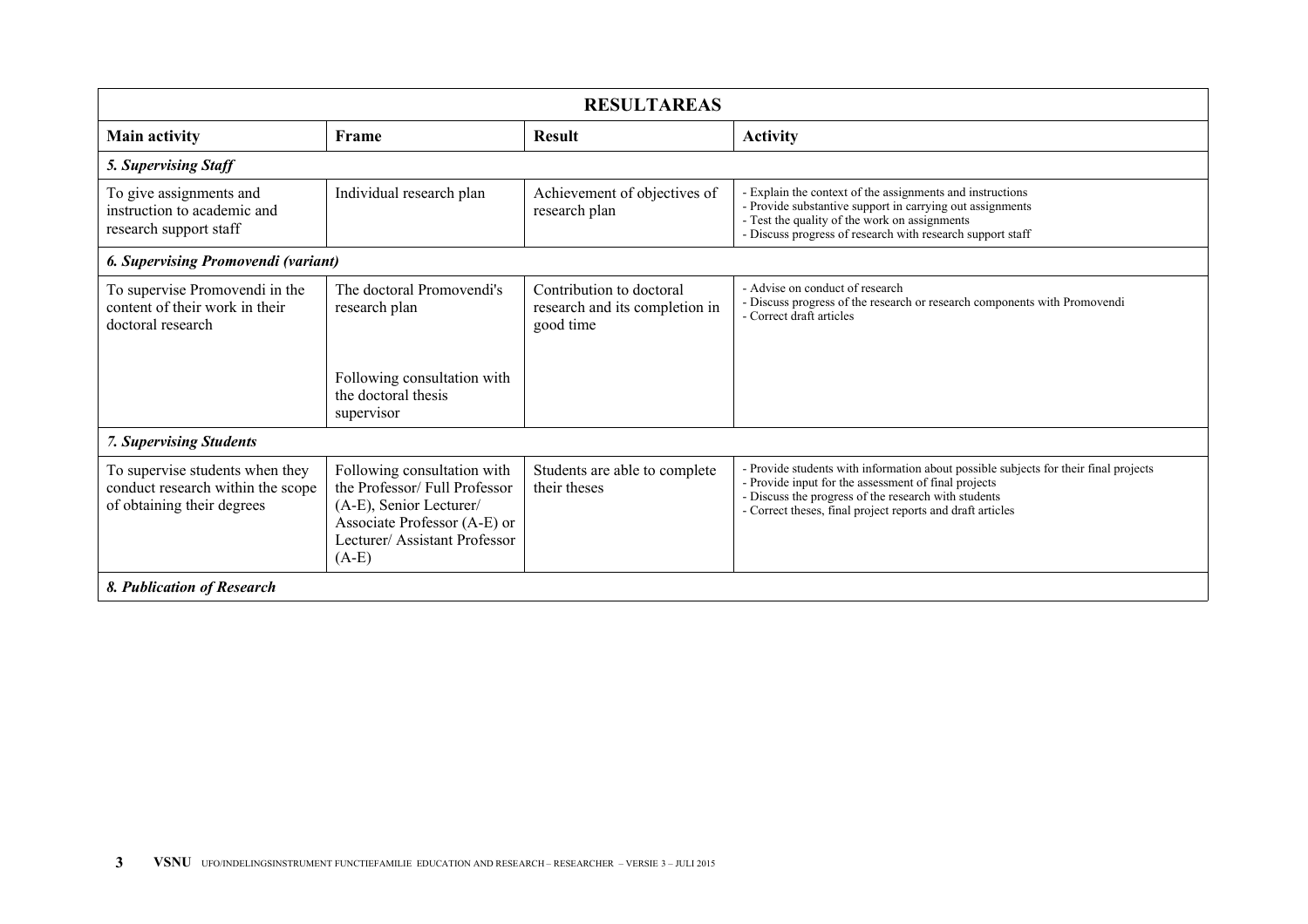| <b>RESULTAREAS</b>                                                                                                                     |                                                                                    |                                                                                                                                                                                                |                                                                                                                                                                                                                                                                                                                                                                                                                                                        |  |  |  |
|----------------------------------------------------------------------------------------------------------------------------------------|------------------------------------------------------------------------------------|------------------------------------------------------------------------------------------------------------------------------------------------------------------------------------------------|--------------------------------------------------------------------------------------------------------------------------------------------------------------------------------------------------------------------------------------------------------------------------------------------------------------------------------------------------------------------------------------------------------------------------------------------------------|--|--|--|
| <b>Main activity</b>                                                                                                                   | Frame                                                                              | <b>Result</b>                                                                                                                                                                                  | <b>Activity</b>                                                                                                                                                                                                                                                                                                                                                                                                                                        |  |  |  |
| To publicise research results                                                                                                          | Criteria for the medium<br>chosen<br>In consultation with fellow<br>authors        | Making colleagues partners in<br>the knowledge and insights<br>that have been acquired, as<br>well as receiving feedback on<br>these and improving the<br>position of the area of<br>knowledge | - Come to agreements with external parties, if available, about publicising research results<br>- Write articles for publication in recognised scientific journals and specialist journals<br>- Write conference papers on request and give lectures at conferences<br>- Give presentations to external organisations on request<br>- Make adjustments to the published articles following comments by reviewers and the<br>doctoral thesis supervisor |  |  |  |
| 9. Responsibility for Contract Research (variant)                                                                                      |                                                                                    |                                                                                                                                                                                                |                                                                                                                                                                                                                                                                                                                                                                                                                                                        |  |  |  |
| To monitor progress and<br>scientific output                                                                                           | Research plan<br>Requirements laid down in<br>the contract                         | Give account of research<br>results to commissioning body                                                                                                                                      | - Write progress reports in consultation with fellow authors/Professor/ Full Professor (A-E)<br>- Consult with fellow authors/Professor/ Full Professor (A-E) on the presentation's content/<br>message<br>- Present research results to the commissioning body<br>- Consult with commissioning body on publishing research results<br>- Make adjustments to research plan following comments from commissioning body                                  |  |  |  |
| <b>10. Patient Care</b>                                                                                                                |                                                                                    |                                                                                                                                                                                                |                                                                                                                                                                                                                                                                                                                                                                                                                                                        |  |  |  |
| To formulate a treatment plan<br>and have it carried out (specialist<br>dental care, specialist veterinary<br>care)                    | Following referral by an<br>external practitioner (dentist,<br>veterinary surgeon) | Development of treatment<br>skills and/or benefits to<br>patients' health                                                                                                                      | - Supervise specialists/trainee dentists with regard to their patient care tasks in the<br>relenaart research field<br>- Take care of implementing and evaluating procedures considered suitable for diagnostics<br>and/or treatment<br>- Provide care<br>- Take part in or lead patient discussions<br>- Keep medical reports up to date                                                                                                              |  |  |  |
| 11. Working Groups and Committees (variant)                                                                                            |                                                                                    |                                                                                                                                                                                                |                                                                                                                                                                                                                                                                                                                                                                                                                                                        |  |  |  |
| To take part in and/or chair<br>committees or working groups, as<br>well as perform assigned<br>administrative and managerial<br>tasks |                                                                                    | Contribution to the<br>development of the faculty                                                                                                                                              | - Prepare topics to be discussed in working groups or committees<br>- Take part in committee meetings and working group meetings<br>- Work out the details of certain topics in preparation for a subsequent meeting<br>- Keep staff informed of matters discussed in the working groups                                                                                                                                                               |  |  |  |